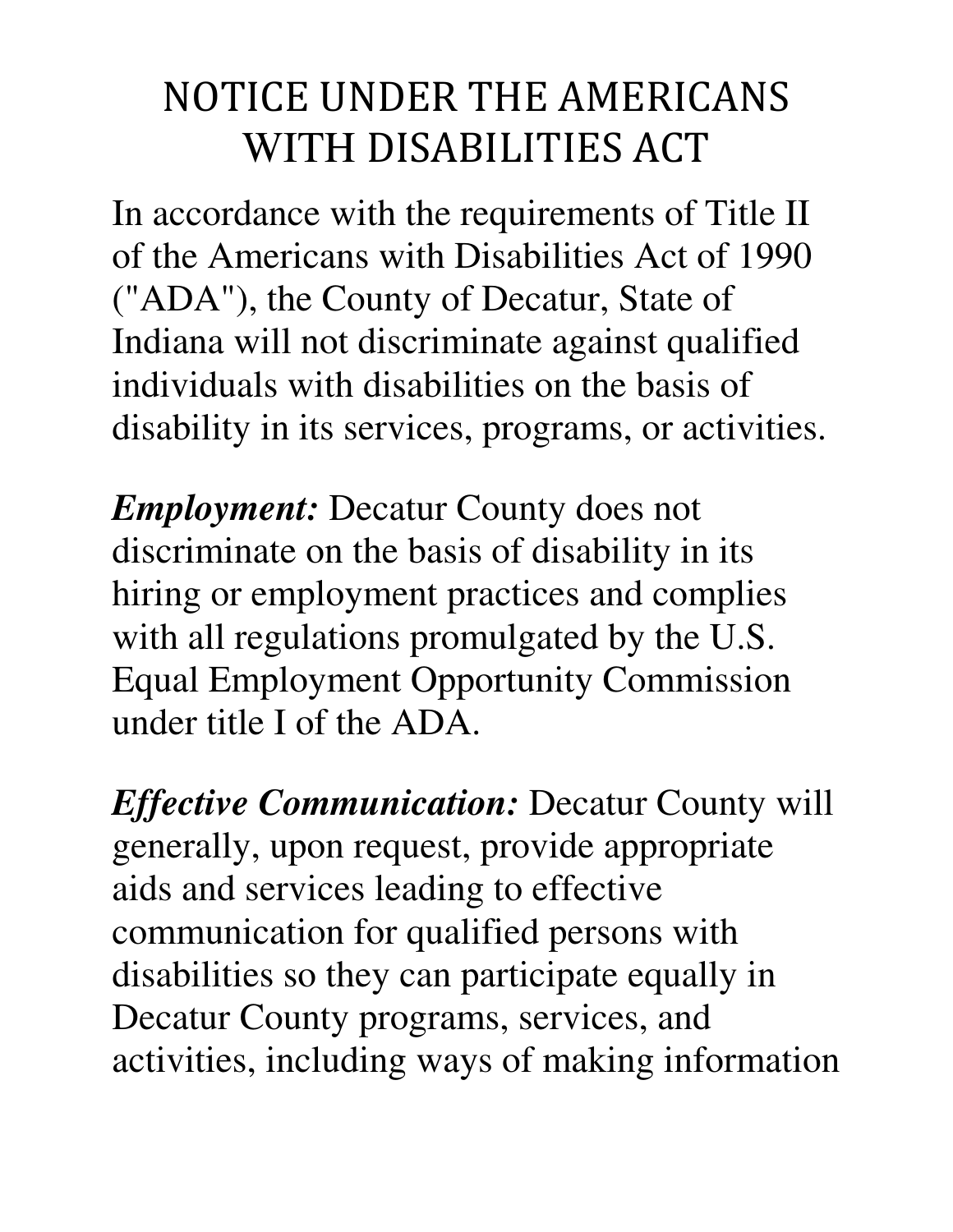and communications accessible to people who have speech, hearing, or vision impairments.

*Modifications to Policies and Procedures:* Decatur County will make all reasonable modifications to policies and programs to ensure that people with disabilities have an equal opportunity to enjoy all of its programs, services, and activities. For example, individuals with service animals are welcomed in Decatur County offices, even where pets are generally prohibited.

Anyone who requires an auxiliary aid or service for effective communication, or a modification of policies or procedures to participate in a program, service, or activity of Decatur County should contact the office of Harold Sample, Veteran's Service Officer, 315 S Ireland Street, Greensburg, Indiana 47240, (812) 663-3161, veteransoffice@decaturcounty.in.gov as soon as possible but no later than 48 hours before the scheduled event.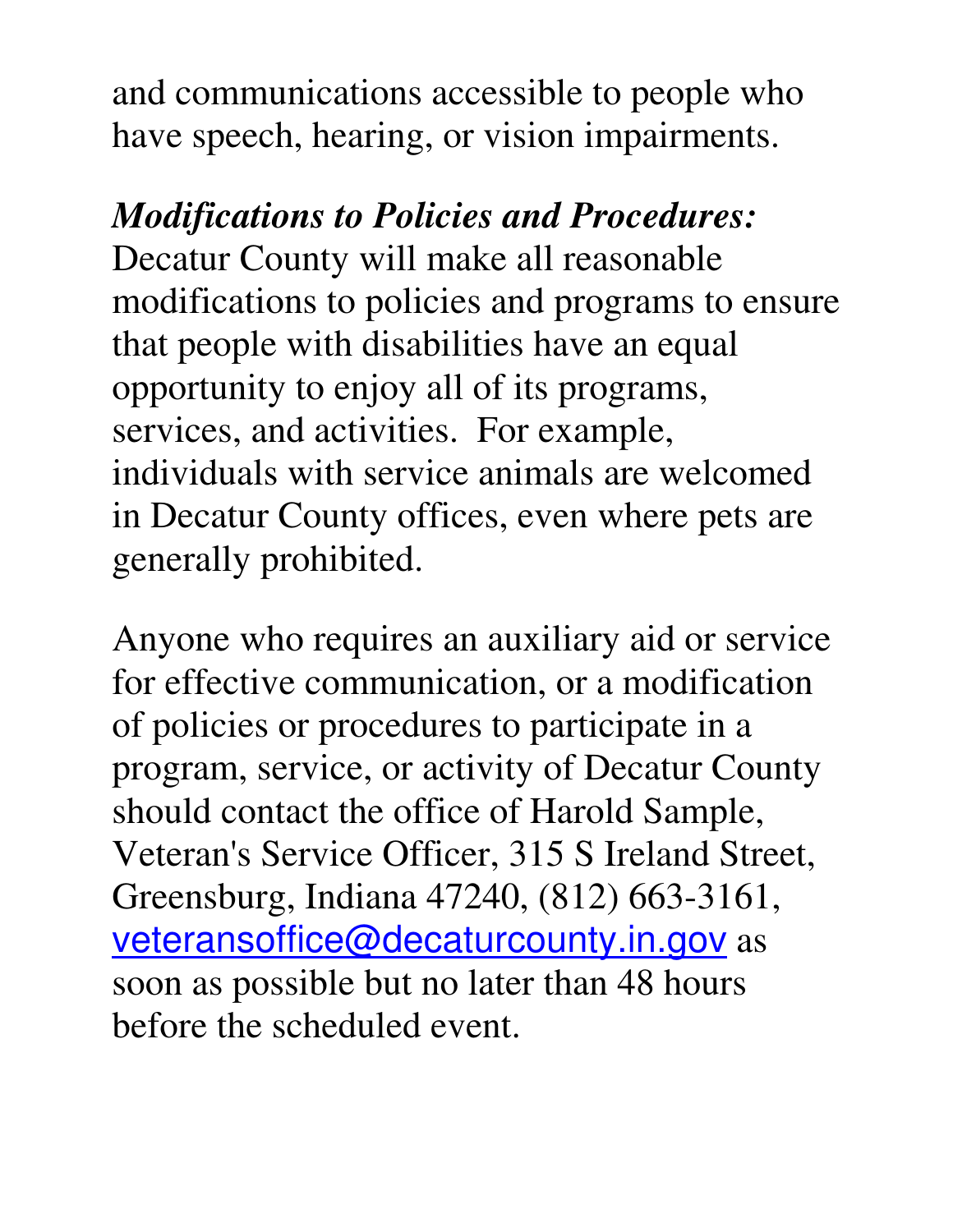The ADA does not require the Decatur County to take any action that would fundamentally alter the nature of its programs or services, or impose an undue financial or administrative burden.

Complaints that a program, service, or activity of Decatur County is not accessible to persons with disabilities should be directed to Harold Sample, Veteran's Service Officer, 315 S Ireland Street, Greensburg, Indiana 47240, (812) 663-3161,

veteransoffice@decaturcounty.in.gov.

Decatur County will not place a surcharge on a particular individual with a disability or any group of individuals with disabilities to cover the cost of providing auxiliary aids/services or reasonable modifications of policy, such as retrieving items from locations that are open to the public but are not accessible to persons who use wheelchairs.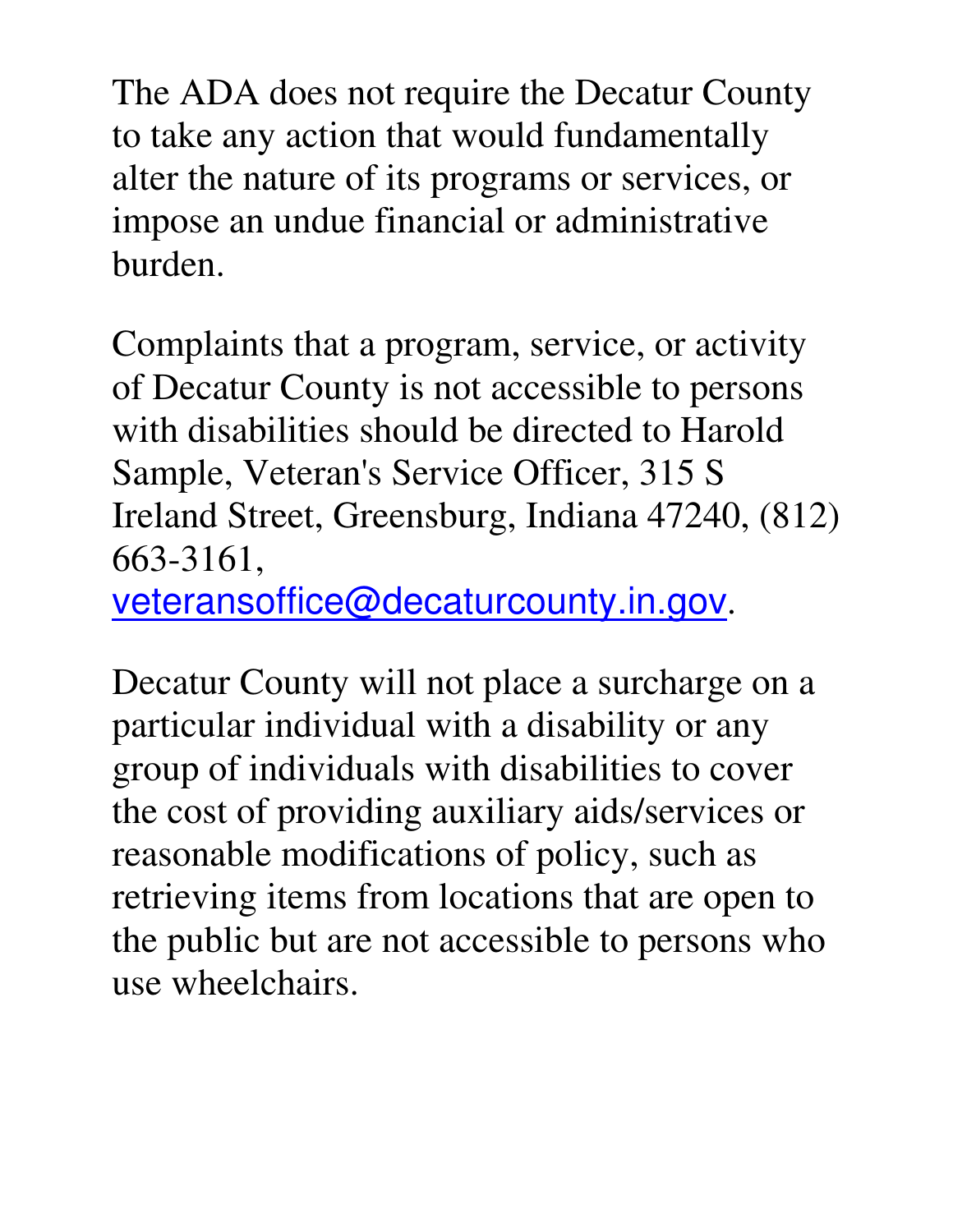## County of Decatur, State of Indiana Grievance Procedure under The Americans with Disabilities Act

This Grievance Procedure is established to meet the requirements of the Americans with Disabilities Act of 1990 ("ADA"). It may be used by anyone who wishes to file a complaint alleging discrimination on the basis of disability in the provision of services, activities, programs, or benefits by the County of Decatur, State of Indiana. The County's Personnel Policy governs employment-related complaints of disability discrimination.

The complaint should be in writing and contain information about the alleged discrimination such as name, address, phone number of complainant and location, date, and description of the problem. Alternative means of filing complaints, such as personal interviews or a tape recording of the complaint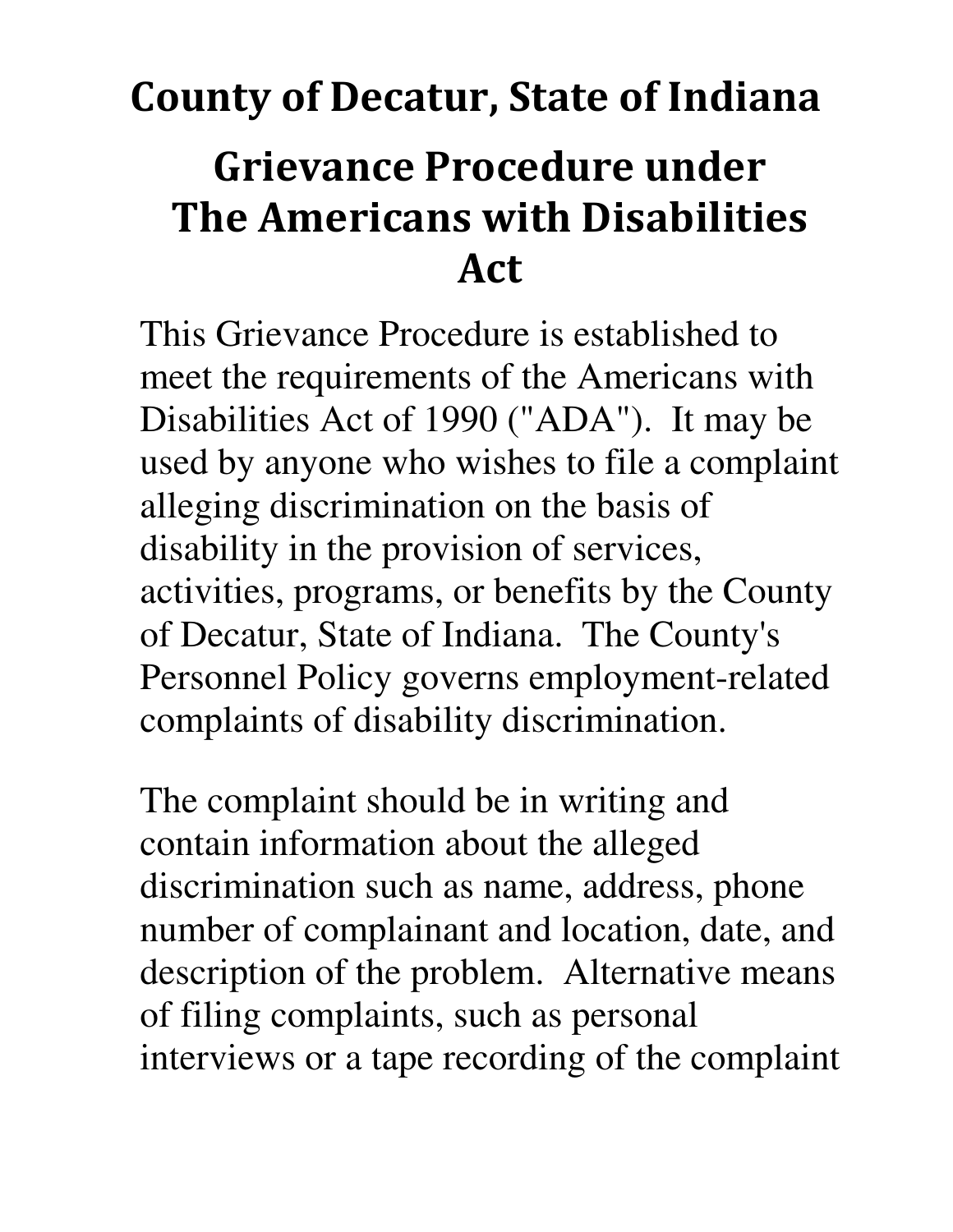will be made available for persons with disabilities upon request.

The complaint should be submitted by the complainant and/or his/her designee as soon as possible but no later than 60 calendar days after the alleged violation to the ADA Coordinator:

**Harold Sample ADA Coordinator and Veteran's Service Officer 315 S Ireland Street, Greensburg, Indiana 47240 (812) 663-3161** 

**veteransoffice@decaturcounty.in.gov**

Within 15 calendar days after receipt of the complaint the ADA Coordinator or designee will meet with the complainant to discuss the complaint and possible resolutions. Within 15 calendar days of the meeting, the ADA Coordinator or designee will respond in writing, and where appropriate, in a format accessible to the complainant, such as large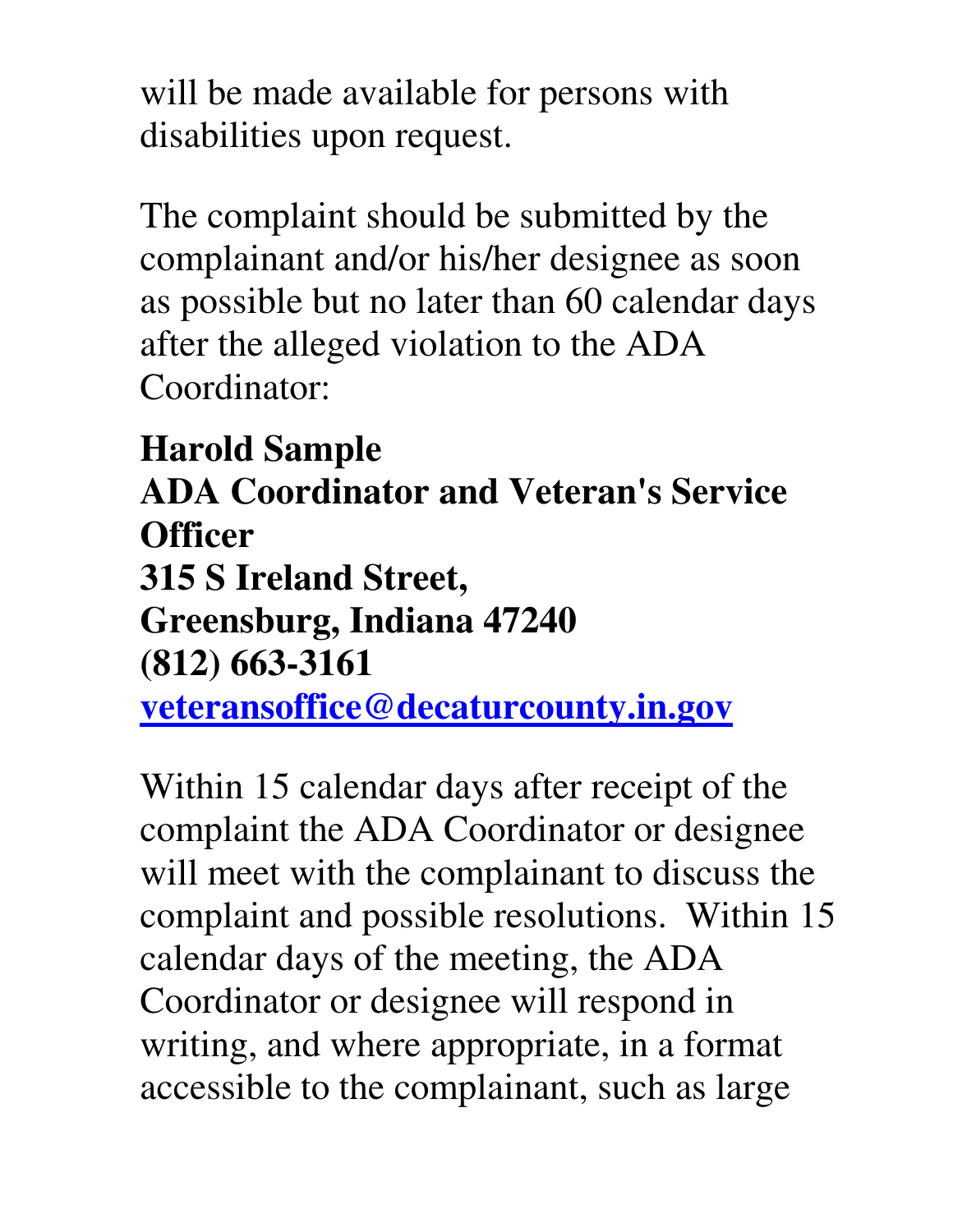print, Braille, or audio tape. The response will explain the position of Decatur County and offer options for substantive resolution of the complaint.

If the response by the ADA Coordinator or designee does not satisfactorily resolve the issue, the complainant and/or his/her designee may appeal the decision within 15 calendar days after receipt of the response to the Board of County Commissioners of Decatur County or their designee.

Within 25 calendar days after receipt of the appeal, the Board of County Commissioners of Decatur County or their designee will meet with the complainant to discuss the complaint and possible resolutions. Within 25 calendar days after the meeting, the Board of County Commissioners of Decatur County or their designee will respond in writing, and, where appropriate, in a format accessible to the complainant, with a final resolution of the complaint.